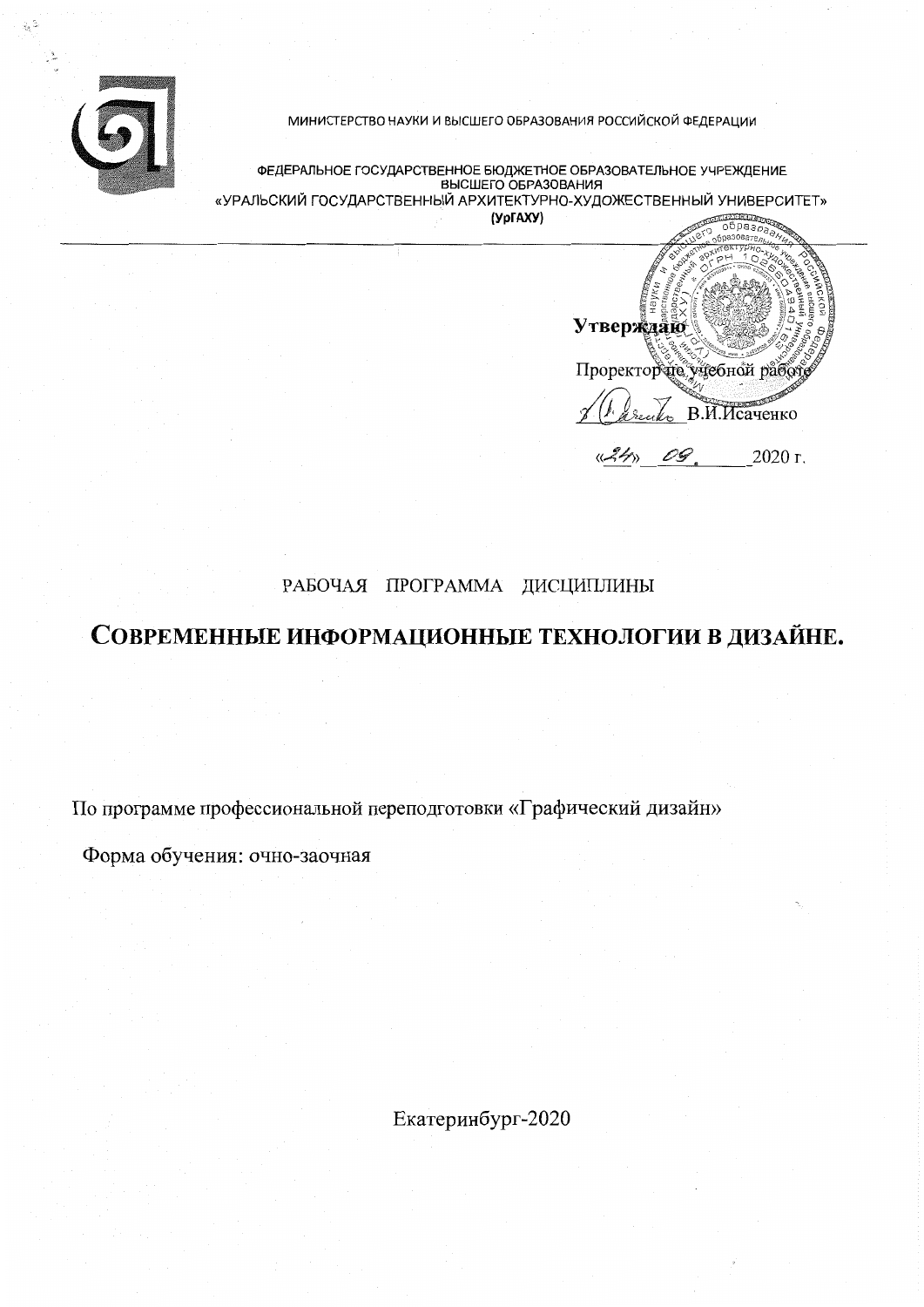### 1. ОБЩАЯ ХАРАКТЕРИСТИКА ПРОГРАММЫ

### $1.1$ Место дисциплины в структуре образовательной программы, связи с другими дисциплинами.

Дисциплина «Современные информационные технологии в дизайне, «Digital art» входит в профессионально - технический модуль программы профессиональной переподготовки Графический дизайн». Программа опирается на знания, приобретенные в базовом модуле на дисциплинах «Основы композиции», «Основы шрифтографики», «Теория цвета», «Графический стиль, основы айдентики» и «Дизайн визуальных коммуникаций».

B процессе изучения дисциплины происходит формирование обучающихся  $V$ профессиональных компетенций для выполнения нового вида профессиональной деятельности при закреплении практических навыков, умения и владения основами разработки оригинальных форматов визуальных продуктов, интерактивных объектов и сред, в соответствии с квалификационными требованиями профстандарта по профессии «графический дизайнер».

Достигнутый в ходе изучения рассматриваемой дисциплины уровень профессиональной подготовки является необходимым для дальнейшего освоения дисциплины: «Дизайн рекламы».

### $1.2$ Аннотация содержания дисциплины:

 $\Box$ 

Освоение дисциплины направлено на формирование профессиональных компетенций и получении возможности продемонстрировать: - знания общих принципов и подходов к разработке проектной концепции, структуры и содержания комплексных форматов визуальных коммуникаций, оригинальной композиции и стиля. навыки области графического  $\overline{B}$ дизайна; - умение пользоваться возможностями и ресурсами профильных графических программ, обработки изображений, средствами генерации  $\mathbf H$ видеомонтажа анимации;  $\overline{M}$ - владеть комплексом информационно-технологических знаний, навыками работы с сетевыми ресурсами и программными продуктами.

### 1.3 Краткий план построения процесса изучения дисциплины:

Процесс изучения дисциплины включает лекции и работу, в рамках которой обучающийся выполняют практические задания. При изучении дисциплины применяются формы интерактивного обучения, генерация концептуальных решений в формате мозгового штурма, технологии взаимооценки.

Форма заключительного контроля при промежуточной аттестации -зачет с оценкой.

Оценка по дисциплине носит интегрированный характер, учитывающий результаты оценивания участия обучающихся в аудиторных занятиях, качества и своевременности выполнения практических (эскизных и проектно-графических) заданий

### 1.4. Планируемые результаты обучения по дисциплине

Изучение дисциплины является этапом формирования у обучающегося новых компетенций.

Способность анализировать и определять требования к дизайн-проекту и синтезировать набор возможных решений задач и подходов в выполнении дизайн-проекта (ПК-4)

Способность использовать информационные ресурсы: современные информационные технологии и графические редактора для реализации и создания документации по дизайнпроектам  $(IIK-10)$ 

Результаты освоения дисциплины направлены на формирование профессиональных компетенций и получении возможности продемонстрировать следующие результаты: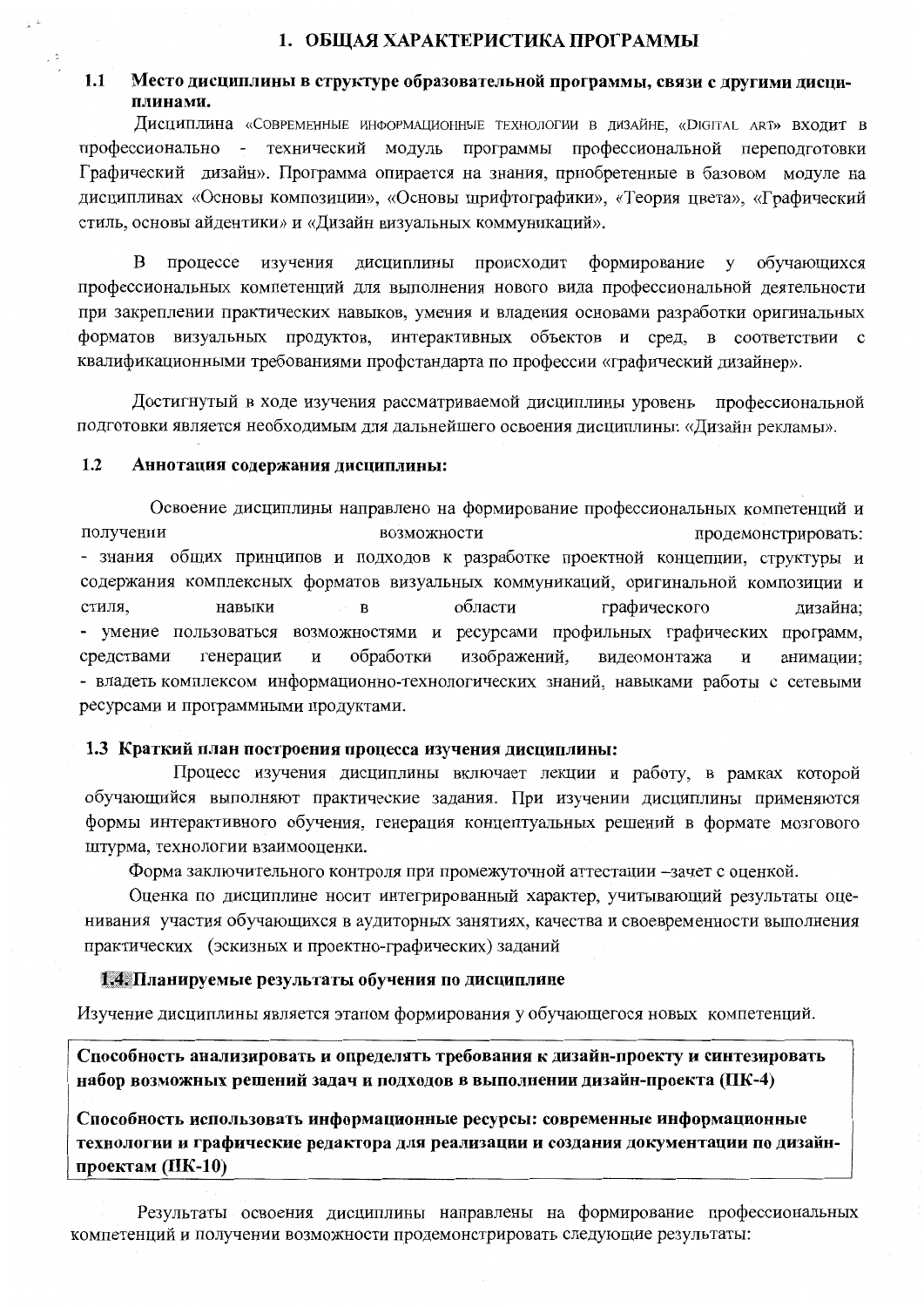- знать общие принципы и подходы к разработке проектной концепции, структуры и содержания комплексных форматов визуальных коммуникаций, оригинальной композиции и стиля, навыки в области графического дизайна;

- уметь пользоваться возможностями и ресурсами профильных графических программ, средствами генерации и обработки изображений, видеомонтажа и анимации:

-владеть комплексом информационно-технологических знаний, навыками работы с сетевыми ресурсами и программными продуктами.

### 1.5. Объем дисциплины

 $\frac{1}{2}$ 

Нормативная трудоемкость обучения по данной программе - 92 часа

### 2. СОДЕРЖАНИЕ ДИСЦИПЛИНЫ

### Раздел 1. «Генерация, обработка и трансляция визуального контента».

Тема 1.1. Вводная лекция. Современные информационные технологии и мультимедиа.

Тема 1.2. Профессиональная обработка изображений в Adobe PS.

Тема 1.3. Художественные техники на базе ИТ, фотосъемка и сканирование.

Тема 1.4. Современные видеоформаты, видеомонтаж и мультимедиа.

Тема 1.5. Инфографика как формат дизайн-продукта. Концепции и технологии разработки инфографики и презентаций.

Тема 1.6. Графические роботы и искусственный интеллект в технологиях генерации и обработки изображений.

### Раздел 2. «Интерактивные среды и объекты».

Тема 1. Вводная лекция, основные понятия. Интерактивность, как основа эффективности социальных коммуникаций.

Тема 2. Типовые схемы, носители, каналы, форматы и алгоритмы социальных коммуникаций в сетевом пространстве и городской среде.

Тема 3. Городская среда, общественные интерьеры и сетевые сообщества как ЕДИНОЕ пространство коммуникаций. Новый подход к дизайну визуальных образов, предметов и сред.

Тема 4. Сценарии мотивированного реагирования и поведения как основа проектирования интерактивных объектов и пространств.

Тема 5. Алгоритмизация сценариев интерактивного поведения и формирование задания на программирование. Дополненная реальность, микропроцессорная и робото-техника - технологии обеспечения интерактивности.

### Раздел 3. «Digital art - перспективное направление в дизайне и искусстве».

Тема 1. Предпосылки возникновения, история становления и развития, социальная «миссия» и перспективы цифрового искусства (Digital art).

Тема 2. Виды, направления и персоналии в Digital art

Тема 3. Коммерческие, социокультурные и образовательные возможности основных видов и направлений в Digital art

**Тема 4.** Стилеобразование и визуальные концепции в Digital art.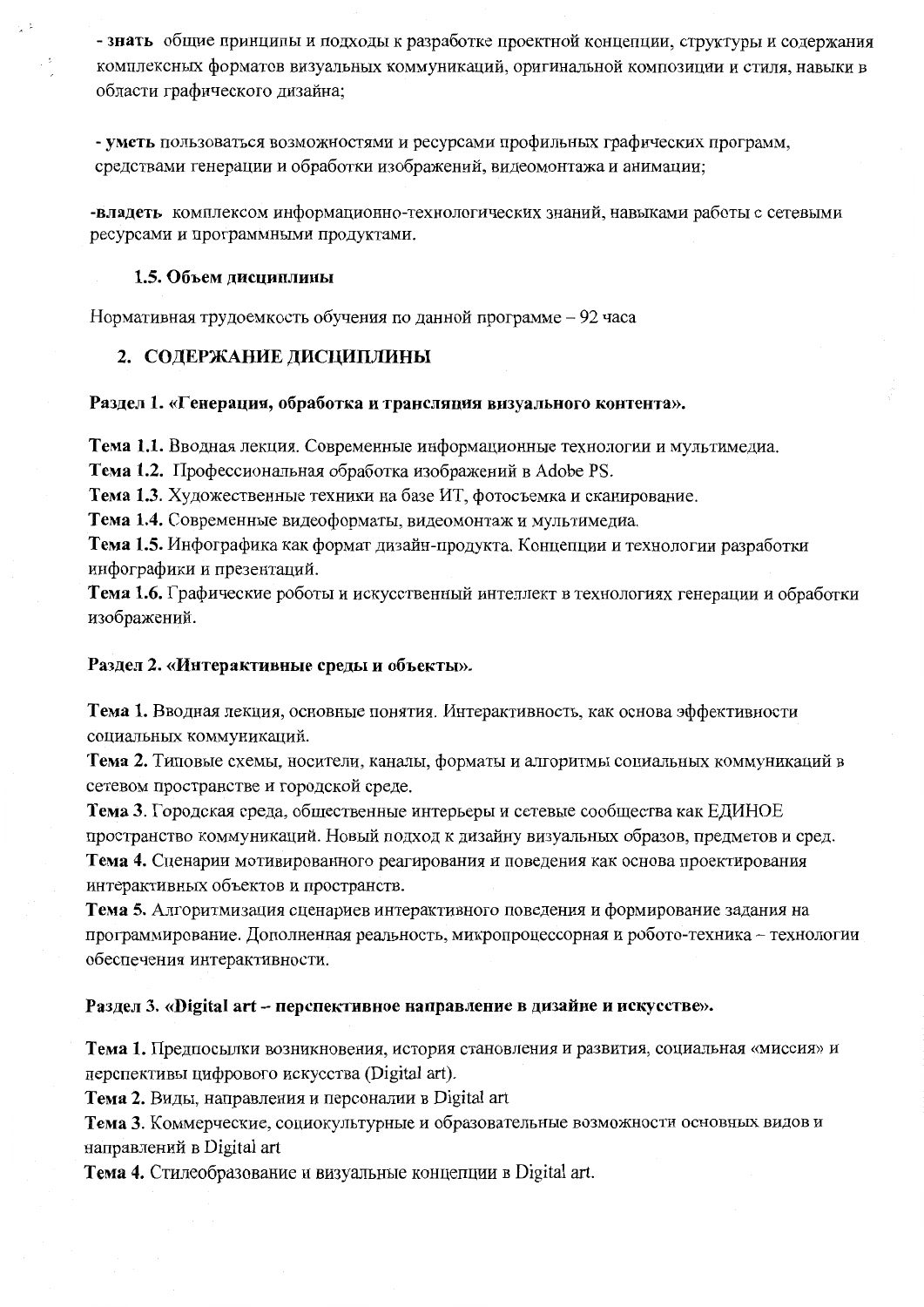$\epsilon$ 

 $\sim$   $\sim$ 

# 3. РАСПРЕДЕЛЕНИЕ УЧЕБНОГО ВРЕМЕНИ<br>3.1. Распределение часов дисциплины по темам и видам учебного плана

| <b>BCELO</b><br>Раздел дисциплины, тема                                                                                                                                                                                  |    | Аудиторные<br>занятия (часы) |                     | Оценочные               |
|--------------------------------------------------------------------------------------------------------------------------------------------------------------------------------------------------------------------------|----|------------------------------|---------------------|-------------------------|
|                                                                                                                                                                                                                          |    | Лекции                       | Практич.<br>занятия | средства                |
| Раздел 1. «Генерация, обработка и трансляция<br>визуального контента».                                                                                                                                                   |    | 40                           | 16                  |                         |
| Тема 1.1. Вводная лекция. Современные<br>информационные технологии и мультимедиа.                                                                                                                                        | 8  | 8                            |                     | Текущий опрос           |
| Тема 1.2. Профессиональная обработка изображений в<br>Adobe PS.                                                                                                                                                          | 10 | 6                            | 4                   | $\Pi 3$ $N_2$ $\vdash$  |
| Тема 1.3. Художественные техники на базе ИТ,<br>фотосъемка и сканирование.                                                                                                                                               | 10 | 6                            | 4                   | $\Pi$ 3 $N2$ 2          |
| Тема 1.4. Современные видеоформаты, видеомонтаж и<br>мультимедиа.                                                                                                                                                        | 10 | 6                            | $\overline{4}$      | $\Pi$ 3 No <sub>3</sub> |
| Тема 1.5. Инфографика как формат дизайн-продукта.<br>Концепции и технологии разработки инфографики и<br>презентаций.                                                                                                     |    | 6                            | 4                   | IT3 No4                 |
| Тема 1.6. Графические роботы и искусственный<br>интеллект в технологиях генерации и обработки<br>изображений.                                                                                                            |    | 8                            |                     | Текущий опрос           |
| Раздел 2. «Интерактивные среды и объекты».                                                                                                                                                                               | 20 | 16                           | 4                   |                         |
| Тема 2.1. Вводная лекция, основные понятия.<br>Интерактивность, как основа эффективности<br>социальных коммуникаций.                                                                                                     |    | 4                            |                     | Текущий опрос           |
| Тема 2.2. Типовые схемы, носители, каналы, форматы и<br>алгоритмы социальных коммуникаций в сетевом<br>пространстве и городской среде.                                                                                   |    | $\overline{4}$               |                     | Текущий опрос           |
| Тема 2.3. Городская среда, общественные интерьеры и<br>сетевые сообщества как ЕДИНОЕ пространство<br>коммуникаций. Новый подход к дизайну визуальных<br>образов, предметов и сред.                                       |    | 4                            |                     | Текущий опрос           |
| Тема 2.4. Сценарии мотивированного реагирования и<br>поведения как основа проектирования интерактивных<br>объектов и пространств.                                                                                        |    | $\overline{2}$               | $\overline{2}$      | $\Pi$ 3 No 5            |
| Тема 2.5. Алгоритмизация сценариев интерактивного<br>поведения и формирование задания на<br>программирование. Дополненная реальность,<br>микропроцессорная и робото-техника - технологии<br>обеспечения интерактивности. |    | 2                            | $\overline{2}$      | T13 №5                  |
| Раздел 3. «Digital art – перспективное направление в<br>дизайне и искусстве».                                                                                                                                            | 16 | 16                           | $\boldsymbol{0}$    |                         |
| Тема 3.1. Предпосылки возникновения, история<br>становления и развития, социальная «миссия» и<br>перспективы цифрового искусства (Digital art).                                                                          |    | 4                            |                     | Текущий опрос           |
| Тема 3.2. Виды, направления и персоналии в Digital art                                                                                                                                                                   | 4  | $\overline{4}$               | -                   | Текущий опрос           |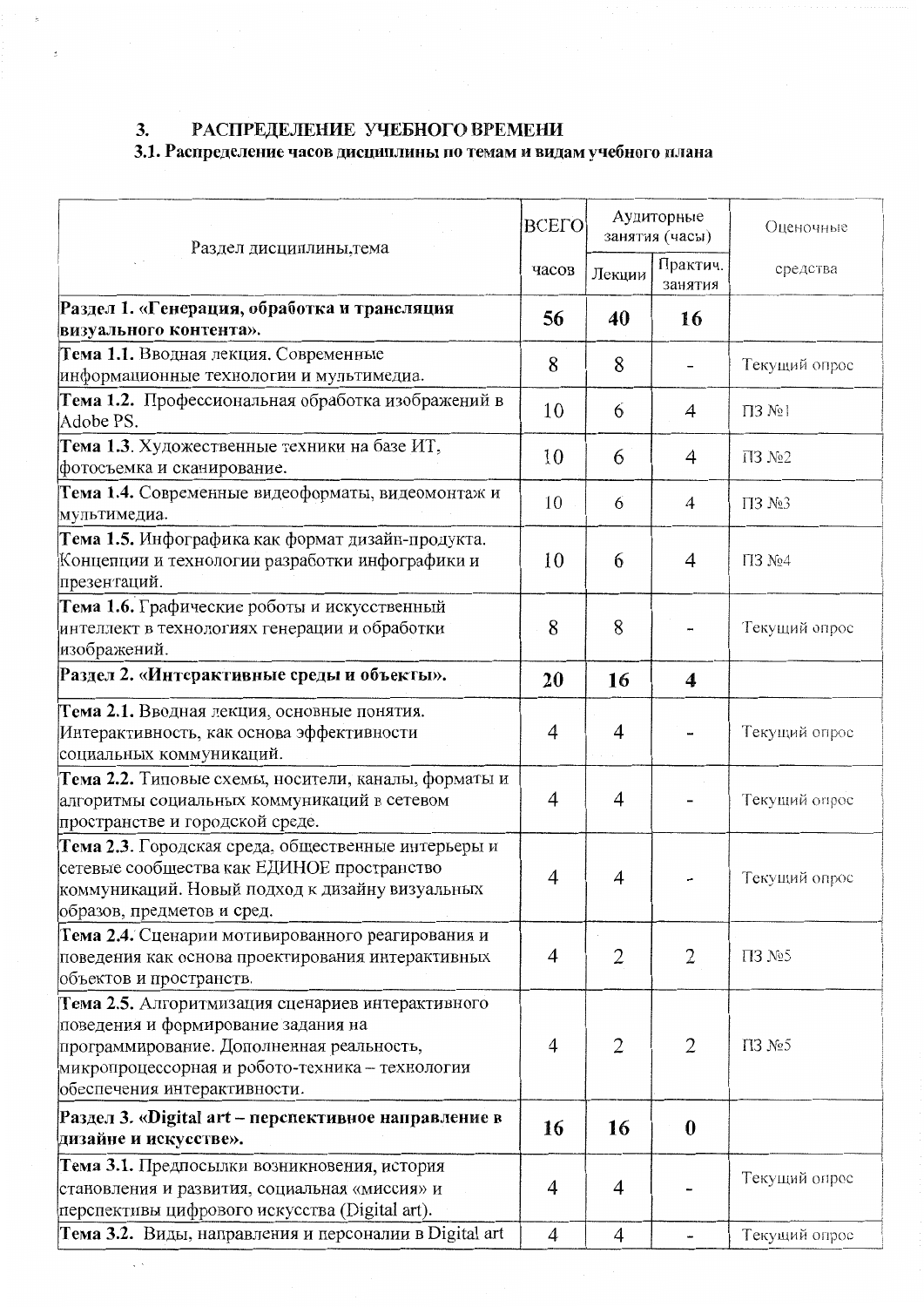| Тема 3.3. Коммерческие, социокультурные и<br>образовательные возможности основных видов и<br>направлений в Digital art |    |    | Текущий опрос |
|------------------------------------------------------------------------------------------------------------------------|----|----|---------------|
| Тема 3.4. Стилеобразование и визуальные концепции в<br>Digital art.                                                    |    |    | Текущий опрос |
| ИТОГО                                                                                                                  | 92 | 20 |               |

### 3.2. Мероприятия практической работы и текущего контроля

Реализация программы дисциплины «Современные информационные технологии в дизайне (Digital art)» предполагает использование следующих технологий: традиционные лекционные занятия под руководством преподавателя в аудитории, а также практические занятия с разбором конкретных ситуаций.

В учебном процессе используются следующие методы обучения: словесные (индуктивные и репродуктивные, интерактивный «скрайбинг»), наглядные (дедуктивные и наглядно-поисковые, включая сетевую онлайн-работу самостоятельную и с преподавателем), методы стимулирования к процессу обучения (создание эмоционально-нравственных ситуаций, метод предъявления требований, поощрения и наказания), методы контроля и самоконтроля (офбсуждения в группе)

| $N_2$                          | Наименование тем                                                                    | Название                                                                                                  | Формируемые компетенции                                                                                                                                                                             | Количес                        |
|--------------------------------|-------------------------------------------------------------------------------------|-----------------------------------------------------------------------------------------------------------|-----------------------------------------------------------------------------------------------------------------------------------------------------------------------------------------------------|--------------------------------|
| практ.<br>работы               |                                                                                     | практических работ                                                                                        | (или их части)                                                                                                                                                                                      | <b>TBO</b><br>часов<br>занятий |
| $\overline{I}3.\overline{N2I}$ | Тема 1.2.<br>Профессиональная<br>обработка изображений<br>в Adobe PS.               | Обработка авторских<br>фотоизображений по<br>заданным<br>параметрам.                                      | Определение<br>композиционных приемов и<br>стилистических особенностей<br>проектируемого объекта<br>визуальной информации.                                                                          | 4,0                            |
|                                |                                                                                     |                                                                                                           | Способность использовать<br>информационные ресурсы:<br>современные<br>информационные<br>технологии и графические<br>редактора для реализации и<br>создания документации по<br>дизайн-проектированию |                                |
| $\overline{I}3N_2$             | Тема 1.3.<br>Художественные<br>техники на базе ИТ,<br>фотосъемка и<br>сканирование. | Создание и<br>обработка авторских<br>изображений<br>(портрет,<br>натюрморт) по<br>заданным<br>параметрам. | Определение<br>композиционных приемов и<br>стилистических особенностей<br>проектируемого объекта<br>визуальной информации.                                                                          | 4,0                            |
| ПЗ№3                           | Тема 1.4. Современные<br>видеоформаты,                                              | Обработка авторских<br>видеофайлов по                                                                     | Определение<br>композиционных<br>приемов<br>И                                                                                                                                                       | 4,0                            |

### 4. ПРИМЕРНЫЕ ТЕМЫ ПРАКТИЧЕСКИХ ЗАНЯТИЙ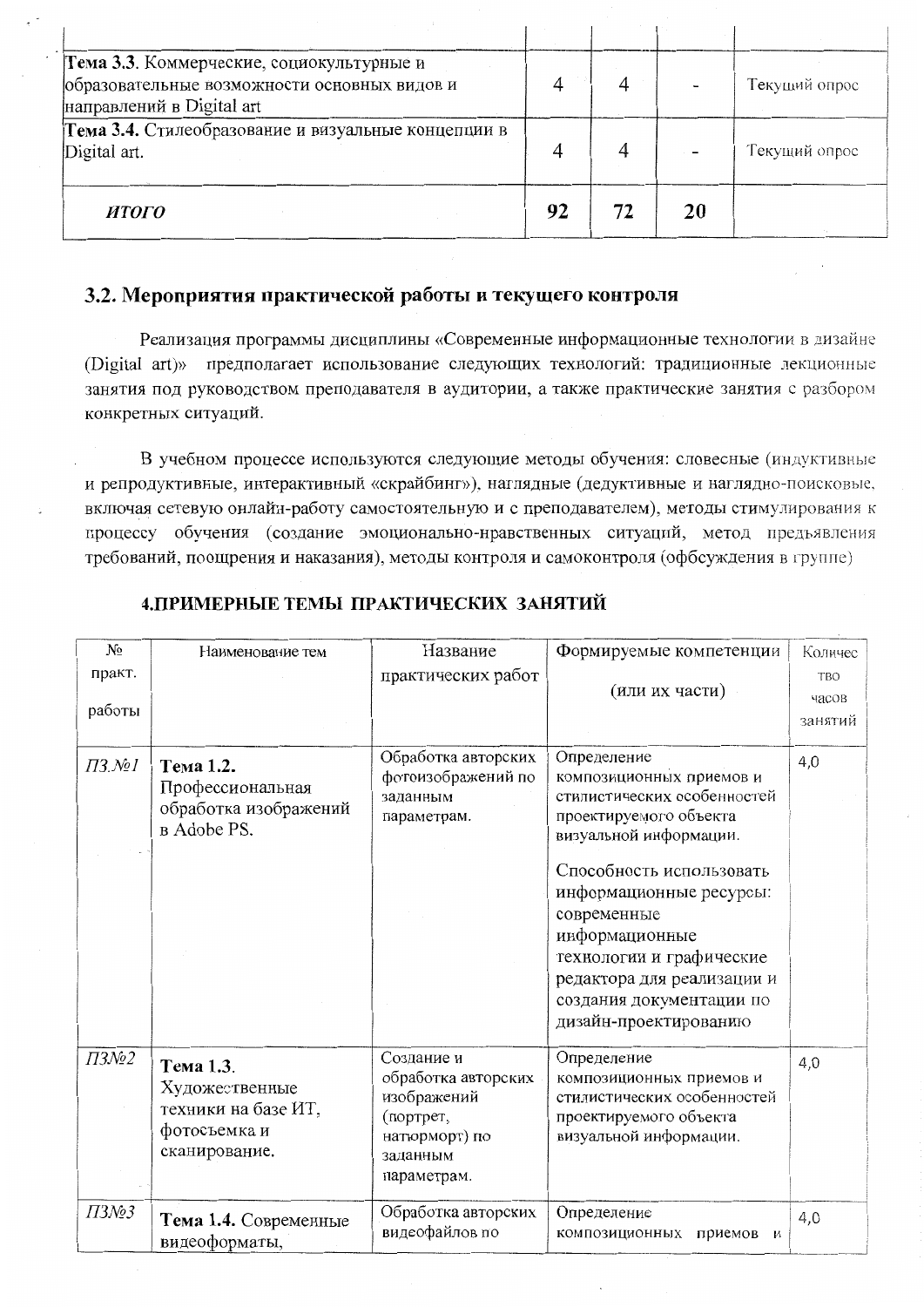|                                 | видеомонтаж и                                                                                                            | заданным<br>параметрам.                                              | стилистических особенностей<br>объекта<br>проектируемого                                                                                                                                               |      |
|---------------------------------|--------------------------------------------------------------------------------------------------------------------------|----------------------------------------------------------------------|--------------------------------------------------------------------------------------------------------------------------------------------------------------------------------------------------------|------|
|                                 | мультимедиа.                                                                                                             |                                                                      | визуальной информации.                                                                                                                                                                                 |      |
|                                 |                                                                                                                          |                                                                      | Способность<br>использовать<br>информационные ресурсы:<br>современные<br>информационные<br>технологии и графические<br>редактора для реализации и<br>создания документации по<br>дизайн-проектированию |      |
| $\mathit{\Pi} \mathit{N}$ o 4   | Тема 1.5. Инфографика<br>как формат дизайн-<br>продукта. Концепции и                                                     | Разработка<br>инфографики<br>(презентации)                           | Обосновывать правильность<br>принимаемых дизайнерских<br>решений                                                                                                                                       | 4,0  |
|                                 | технологии разработки<br>инфографики и<br>презентаций.                                                                   | информационно-<br>образовательного<br>формата.                       | Определение<br>композиционных приемов и<br>стилистических особенностей<br>проектируемого объекта<br>визуальной информации.                                                                             |      |
|                                 |                                                                                                                          |                                                                      | Разработка дизайн-макета<br>объекта визуальной<br>информации, идентификации<br>и коммуникации                                                                                                          |      |
|                                 |                                                                                                                          |                                                                      | Способность использовать<br>информационные ресурсы:<br>современные                                                                                                                                     |      |
|                                 |                                                                                                                          |                                                                      | информационные<br>технологии и графические<br>редактора для реализации и<br>создания документации по                                                                                                   |      |
|                                 |                                                                                                                          |                                                                      | дизайн-проектированию                                                                                                                                                                                  |      |
| $\overline{I}3N$ <sup>o</sup> 5 | Тема 2.3. Сценарий<br>мотивированного                                                                                    | Разработка<br>концепции<br>интерактивного                            | Способность к выработке и<br>обоснованию концептуальных<br>дизайнерских решений.                                                                                                                       | 2,0  |
|                                 | реагирования и<br>поведения, концепции<br>проектирования<br>интерактивных объектов<br>и пространств.                     | объекта (работа в<br>составе малой<br>креативной группы)             | Определение<br>композиционных приемов и<br>стилистических особенностей<br>проектируемого объекта<br>визуальной информации.                                                                             |      |
| ПЗ№6                            | Тема 2.4.<br>Алгоритмизация<br>сценариев<br>интерактивного<br>поведения и<br>формирование задания<br>на программирование | Разработка сценария<br>(алгоритма) для<br>интерактивного<br>объекта. | Способность использовать<br>информационные ресурсы:<br>современные<br>информационные<br>технологии и графические<br>редактора для реализации и<br>создания документации по<br>дизайн-проектированию    | 2,0  |
|                                 |                                                                                                                          |                                                                      |                                                                                                                                                                                                        | 20,0 |
|                                 | <b>ИТОГО</b>                                                                                                             |                                                                      |                                                                                                                                                                                                        |      |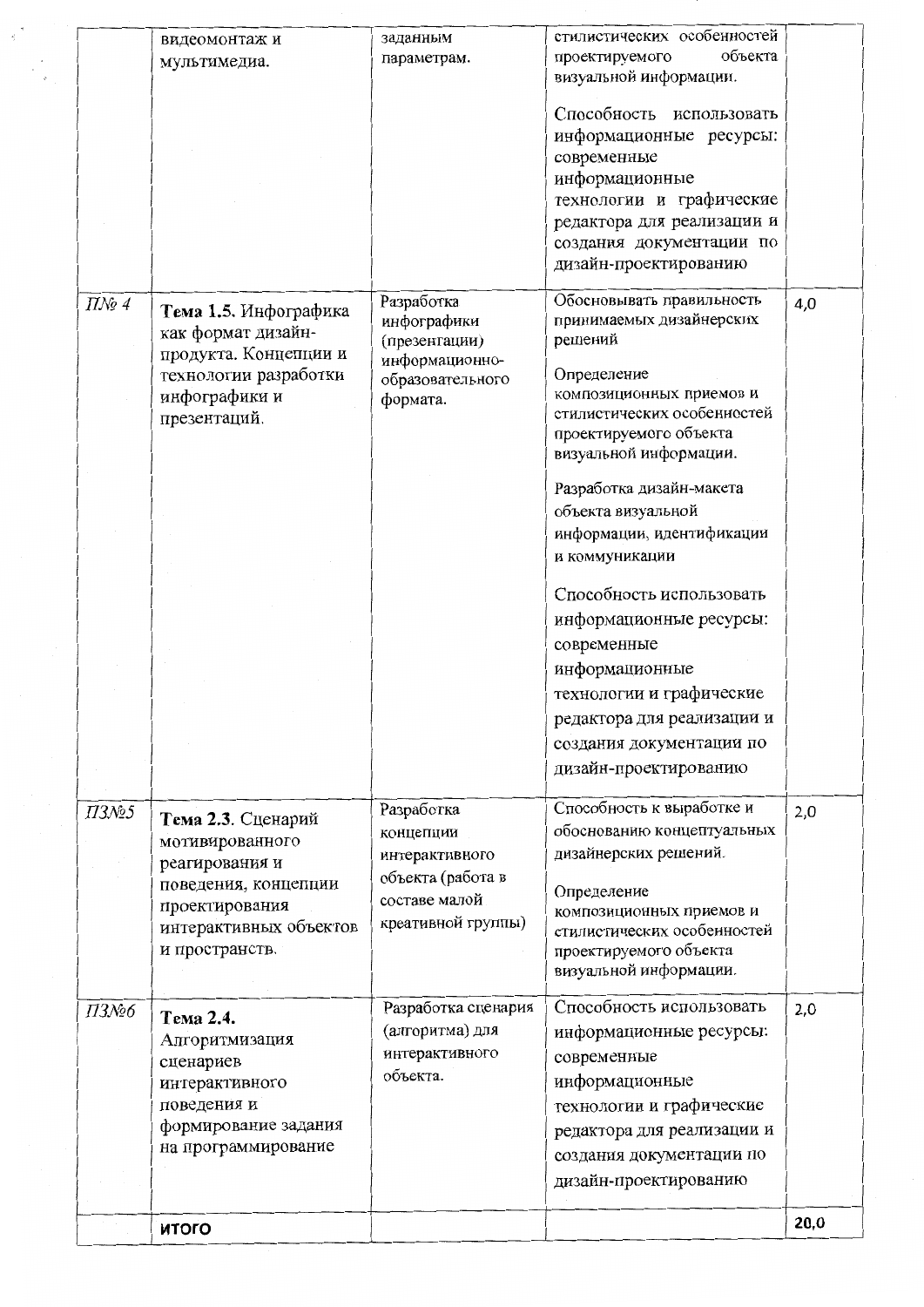# 4.1. Контрольные вопросы

• Основные типы интерактивных объектов и пространств.

• Интерактивность в сетевых коммуникациях.

• Преимущества и недостатки полноэкранных и мобильных интерфейсов, особенности тачскрини кинект-технологий.

- Принципы использования анимации в интерфейсах.
- Пользовательский сценарий и алгоритм интерактивных объектов и пространств.
- Имиджевые коммуникации в городской среде и общественных интерьерах.

• Взаимодействие визуального образа и программируемых алгоритмов в проектировании интерактивных сред и объектов

• Инфографика: принципы проектирования, функции и стилистика.

• Особенности восприятия художественных образов, возможности их генерации, преобразования, трансформации при помощи цифровых технологий.

• Возможности использования технологий искусственного интеллекта в дизайне визуальных коммуникаций.

## 5. УЧЕБНО-МЕТОДИЧЕСКОЕ И ИНФОРМАЦИОННОЕ СОДЕРЖАНИЕ ДИСЦИПЛИНЫ

### Основная литература

- 1. Желондиевская Л. В. Эмоции графики. Изобразительные и выразительные возможности графических техник: учеб. пособие Л. В. Желондиевская, Е. С. Чуканова. - М.: Квадрига, 2009. -96 c.
- 2. История графического дизайна: учеб. пособие / Н. Л. Кузвесова. Екатеринбург: Архитектон, 2015. - 108 с. - Режим доступа в ЭБС "Унив. б-ка online": http://biblioclub.ru/index.php?page=book&id=455462
- 3. Трошина Г. В.Трехмерное моделирование и анимация: учеб. пособие Новосибирск: НГТУ, 2010. - Режим доступа: http://biblioclub.ru/index.php?page=book&id=229305&sr=1
- 4. Ульрих К. Интерактивная Web-анимация во Flash М.: ДМК Пресс, 2010. Режим доступа: http://biblioclub.ru/index.php?page=book view&book id=130237
- 5. Флеминг Б. Методы анимации лица. Мимика и артикуляция. М.: ДМК Пресс, 2007. Режим доступа: http://biblioclub.ru/index.php?page=book&id=132134&sr=1
- 6 Макарова Т. В. Основы информационных технологий в рекламе : учеб. пособие / Т. В. Макарова, О. Н. Ткаченко, О. Г. Капустина; под ред. Л. М. Дмитриевой. - М.: ЮНИТИ-ДАНА, 2014. - 271 с.: ил. - Режим доступа: http://biblioclub.ru/index.php?page=book&id=116634&sr=1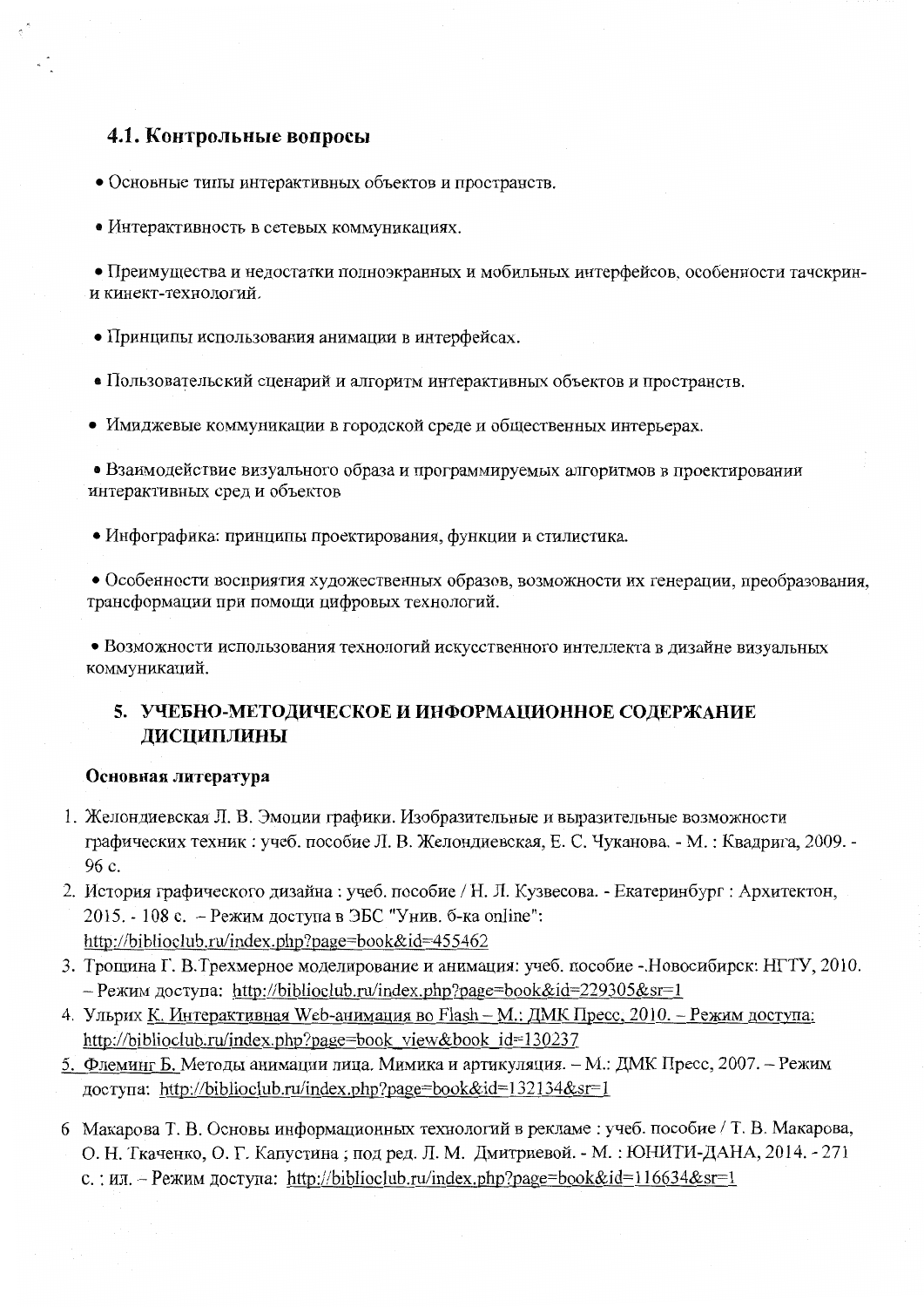- 7 Графический дизайн. Современные концепции: учеб. пособие / под ред. Е. Э. Павловской. М.: Юрайт, 2017. - 183 с. — Режим лоступа: www.biblio-online.ru/book/5CF926E6-F85E-4BC7-8AA5-1F51608D8883.
- 8 Барышников Н. В. Основы профессиональной межкультурной коммуникации: учебник / Н. В. Барышников. - М. : Вузовский учебник : ИНФРА-М, 2014. - 368 с. - Режим доступа: http://znanium.com/catalog.php?bookinfo=408974
- 9 Компьютерная графика и Web-дизайн / Т. И. Немцова, Т. В. Казанкова, А. В. Шнякин; под ред. Л. Г. Гагариной. - М.: ИНФРА-М: ФОРУМ, 2014. - 400 с.: ил. - Библиогр.: с. 372. - Рек. НМС МИЭТ. - Режим доступа: http://znanium.com/catalog.php?bookinfo=922641

10

 $\frac{1}{2}$   $\frac{1}{2}$ 

### Дополнительная литература

- 1. Буковецкая О. А. Дизайн текста [Электронный ресурс]: шрифт, эффекты, цвет / О. А. Буковецкая.-М.: ДМК Пресс, 2006. - Режим доступа: http://www.studentlibrary.ru/book/ISBN5898180257.html
- 2. Adobe Flash CS5 Professional: официальный учебный курс / ред. М. А. Райтман. М.: Эксмо, 2011.  $-448c$ .
- 3. Платонова, Н.С. Создание компьютерной анимации в Adobe Flash CS3 Professional [Электронный ресурс]/ Н.С. Платонова. - М.: Интернет-Университет Информационных Технологий, 2009. - 112 с. – Режим доступа: http://biblioclub.ru/index.php?page=book&id=233204
- 4. Бесчастнов Н. П. Цветная графика: учеб. пособие М.: ВЛАДОС, 2014. Режим доступа: http://biblioclub.ru/index.php?page=book&id=234837&sr=1
- 5. Бесчастнов Н. П. Портретная графика: учеб. пособие М.: ВЛАДОС, 2006. Режим доступа: http://biblioclub.ru/index.php?page=book&id=56675&sr=1
- 6. Бесчастнов Н. П. Сюжетная графика: учеб. пособие М.: ВЛАДОС, 2012. Режим доступа: http://biblioclub.ru/index.php?page=book&id=116588&sr=1
- 7. Хилько Н. Ф.Педагогика и методика кино-, фото- и видеотворчества: учеб. пособие. -Омск: Омский государственный университет, 2012. - Режим доступа: http://biblioclub.ru/index.php?page=book&id=237483&sr=1
- 8. Пендикова, И.Г. Архетип и символ в рекламе [Электронный ресурс]: учебное пособие / И.Г. Пендикова, Л.С. Ракитина; под ред. Л.М. Дмитриевой. - Москва: Юнити-Дана, 2015. - 303 с. --РЕЖИМ ДОСТУПА: http://biblioclub.ru/index.php?page=book&id=114725
- 9. Publish [Электронный ресурс] : дизайн, верстка, печать. М.: Открытые Системы, 2013. Режим доступа: http://biblioclub.ru/index.php?page=book&id=210942&sr=1
- Крам Р. Инфографика: визуальное представление данных / Рэнди Крам; пер. с англ. О. 10. Сивченко. - СПб. : Питер, 2015. - 384 с.
- Смикиклас М. Инфографика: коммуникация и влияние при помощи изображений / М. 11. Смикиклас; пер. с англ. А. Литвинова. - СПб.: Питер, 2014. - 152 с.

### Программное обеспечение и Интернет-ресурсы

intmedia.ru, videofabrika.ru, russianvisualartists.ru, adme.ru, kak.ru. ru.wikipedia.org/wiki/Интерактивность old.russ.ru/netcult/99-06-16/goralik.htm computerra.ru/offline/1999/316/3258/ websoft.ru/db/wb/B1A04995D82EE861C32573830029B1A3/doc.html electroland.net primavend.ru/